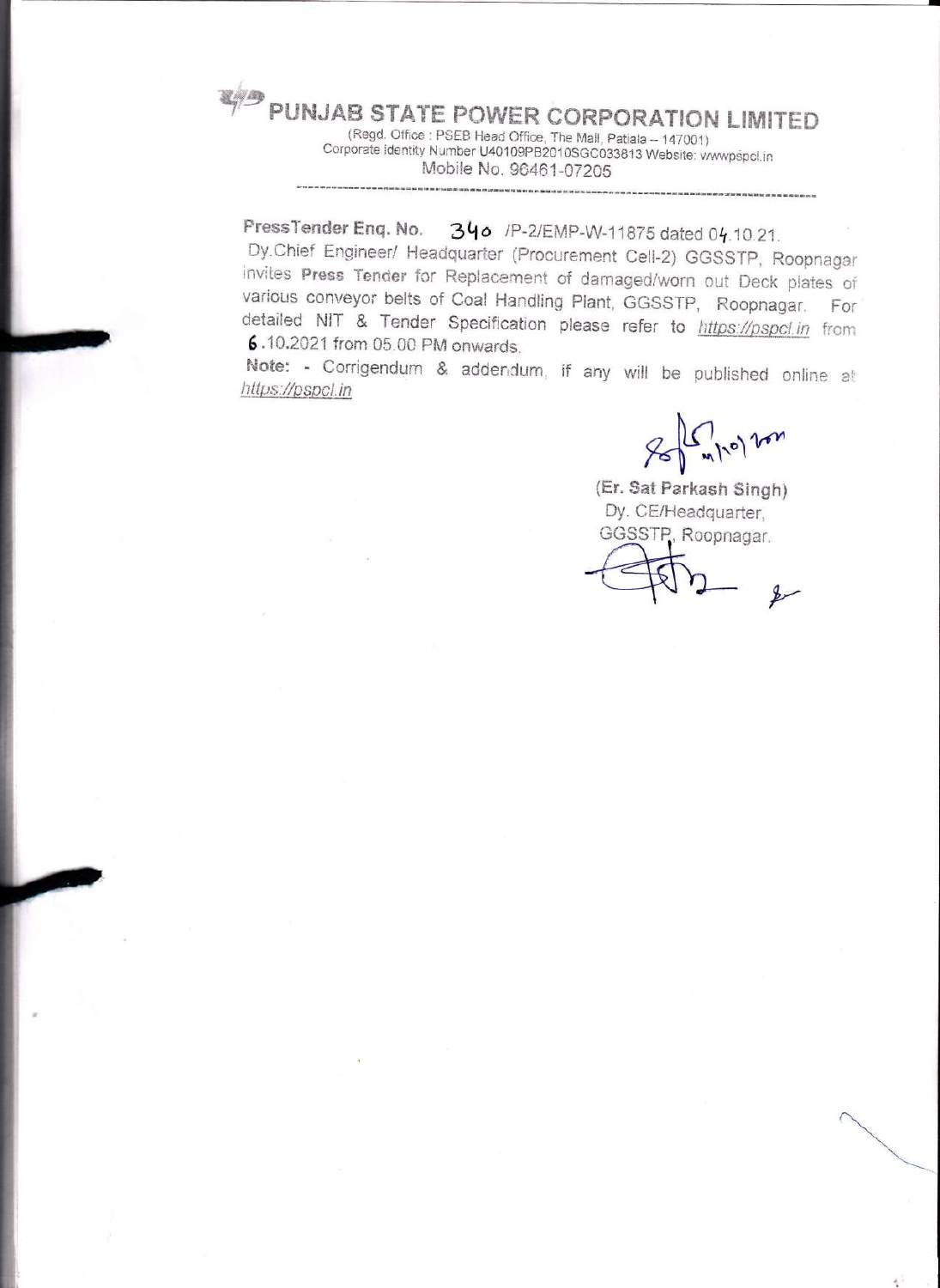|                | PUNJAB STATE POWER CORPORATION LIMITED                                |                                                              |            |
|----------------|-----------------------------------------------------------------------|--------------------------------------------------------------|------------|
|                | (Regd. Office: PSEB Head Office, The Mall, Patiala - 147001)          |                                                              |            |
|                | Phone No.0175-2301367 Email:cspunjabpower@yahoo.com                   |                                                              |            |
|                | Corporate identity Number U40109PB2010SGC033813 Website: www.pspcl.in |                                                              |            |
|                | OFFICE OF THE CHIEF ENGINEER /GGSSTP,                                 |                                                              |            |
|                | MATERIAL MANAGEMENT CELL-II, V&P.O. GHANAULI, ROOPNAGAR-140113        |                                                              |            |
|                | NOTICE INVITING TENDER                                                |                                                              |            |
|                | (Through Open (Press) tendering)                                      |                                                              |            |
| 1              | <b>Department Name</b>                                                | GGSSTP, Roopnagar.                                           |            |
| $\overline{2}$ | <b>Tender Enquiry No.</b>                                             | $340 / P-11 / EMP - W-11875$ Pt. 04-10.21                    |            |
|                | <b>Tender Issuing Authority</b>                                       | Chief Engineer, GGSSTP, Roopnagar.                           |            |
|                | Name & Complete Address of Office                                     | Dy.CE /Headquarter, GGSSTP, Roopnagar-                       |            |
|                | giving Tender                                                         | 140111 (Punjab).                                             |            |
| 5              | <b>Scope/Short Description of Work</b>                                | Description                                                  | Qty        |
|                |                                                                       | Replacement of damaged/worn                                  | 20 Ton     |
|                |                                                                       | out Deck plates of various                                   | $\pm 10\%$ |
|                |                                                                       | <b>Conveyor Belts of Coal Handling</b>                       |            |
|                |                                                                       | Plant, GGSSTP, Roopnagar                                     |            |
|                |                                                                       | As per standard norms of the PSPCL in                        |            |
|                |                                                                       | newspapers like Indian Express, Hindustan                    |            |
| 6              | <b>Tender Publication</b>                                             | Times, The Tribune, National Herald, Times                   |            |
|                |                                                                       | of India etc.                                                |            |
|                |                                                                       |                                                              |            |
| 7              |                                                                       |                                                              |            |
|                | <b>Eligibility Criteria</b>                                           | As specified in NIT                                          |            |
| 8              | Last date for sale of tender documents.                               | 15-11-21 at 17.00 Hrs.                                       |            |
| $\mathbf{Q}$   | Last date for registration                                            | $9 - 11 - 21$ upto 05.00 P.M.                                |            |
| 10.            | Last date & time for bid submission.                                  | 18-11-21 at 11.00 Hrs.                                       |            |
| 11.            | Fee/EMD stage bid opening date &<br>time.                             | $ 8-1 $ -21 at 11:30 Hrs.                                    |            |
|                |                                                                       |                                                              |            |
| 12.            | Techno Commercial stage and price bid 18-11-21 at 11:40 Hrs.          |                                                              |            |
|                | opening date & time.<br><b>Earnest Money</b>                          | $\sqrt{(a)}2\%$ of tendered value rounded off to a           |            |
| 13.            |                                                                       | multiple of Rs.10/- on the higher side, subject              |            |
|                |                                                                       | to minimum of Rs. 5000/- and maximum of                      |            |
|                |                                                                       | Rs.10/- lac.                                                 |            |
| 14.            | Bid document fee/bid processing fee                                   | Rs.1000/- plus GST@18% or as applicable.                     |            |
|                |                                                                       | Demand Draft                                                 |            |
| 15             | Payment mode.                                                         | Accounts Officer/O&M,GGSSTP,Ropar.                           |            |
| 16.            | Payment in favour of                                                  | Dy.CE/Monitoring                                             |            |
| 18.            | Contact person name                                                   |                                                              |            |
| 19.<br>20.     | Contact phone no.<br><b>Contact Email ID</b>                          | $01881 - 275666,096461-07222$<br>se-hq-ggsstp-ropar@pspcl.in |            |

Tillnolcul

Addl. Suprintending Engineer  $C.H.P.M-1$ **BAG.S.S.T.P. Roop Nagar** 

 $\mathcal{S}^{\mathcal{M}}$ ਉੱਪ ਮੁੱਖ ਇੰਜੀਨੀਅਰ/ਸਦਰ-ਮੁਕਾਮ ज:तो:पिं:मु:ब:ध: वृप्तजल

 $\overline{4}$